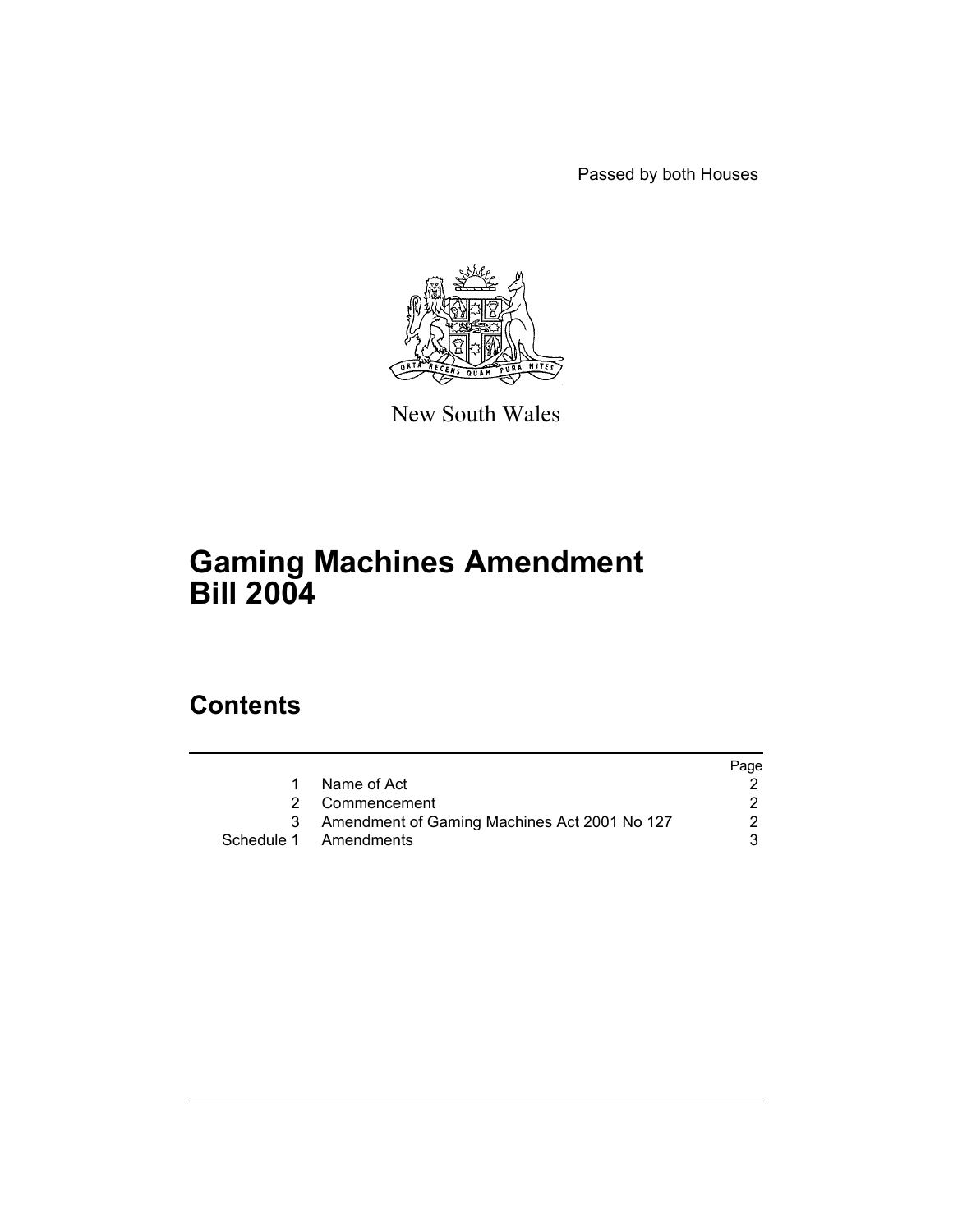*I certify that this PUBLIC BILL, which originated in the LEGISLATIVE ASSEMBLY, has finally passed the LEGISLATIVE COUNCIL and the LEGISLATIVE ASSEMBLY of NEW SOUTH WALES.*

> *Clerk of the Legislative Assembly. Legislative Assembly, Sydney, , 2004*



New South Wales

# **Gaming Machines Amendment Bill 2004**

Act No , 2004

An Act to amend the *Gaming Machines Act 2001* in consequence of a requirement that TAB Limited, the specified holder of certain exclusive licences under the Act, divest itself of those licences; to facilitate the transfer of those licences; and for other purposes.

*I have examined this Bill, and find it to correspond in all respects with the Bill as finally passed by both Houses.*

*Chairman of Committees of the Legislative Assembly.*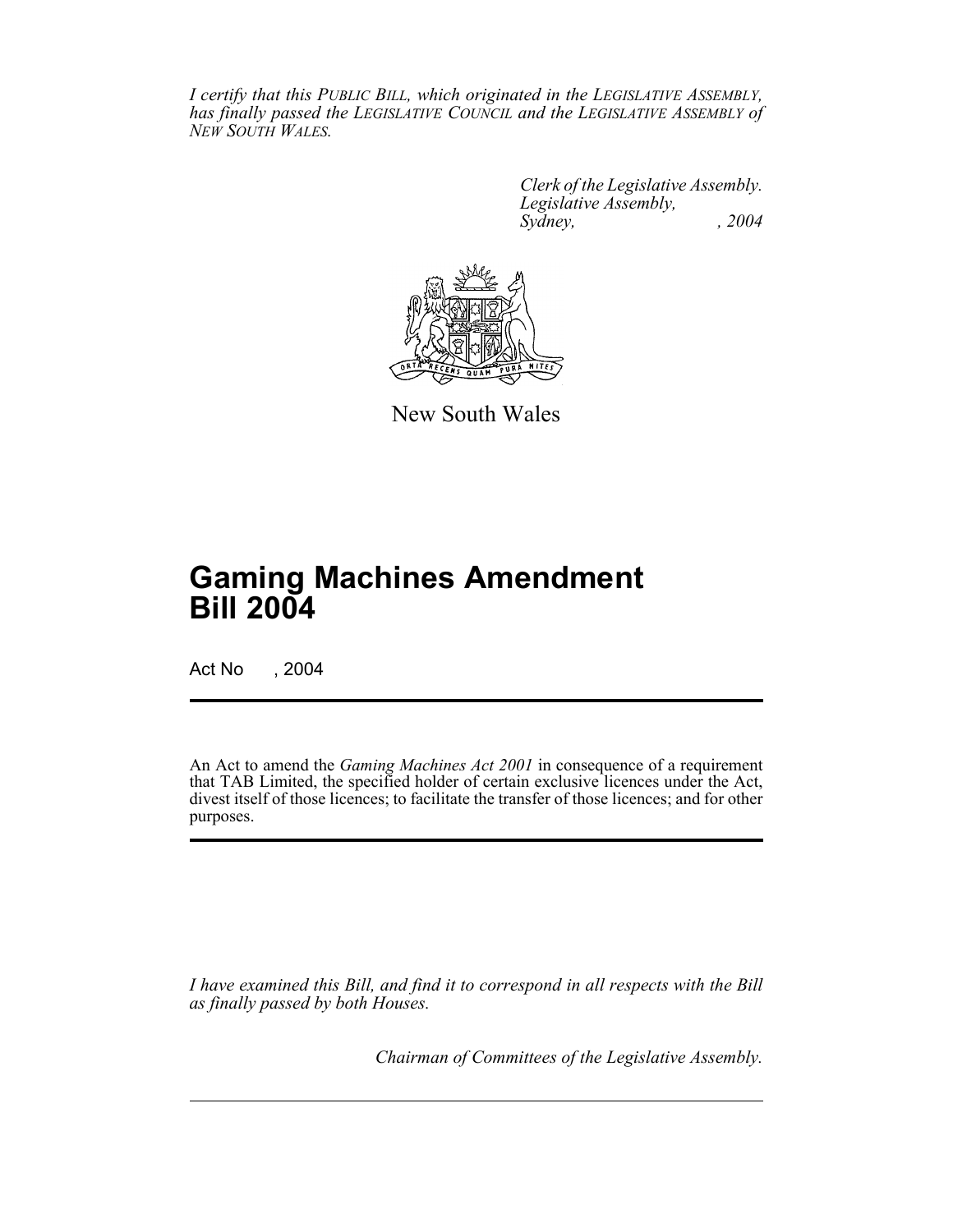# **The Legislature of New South Wales enacts:**

**1 Name of Act**

This Act is the *Gaming Machines Amendment Act 2004*.

# **2 Commencement**

This Act commences on a day or days to be appointed by proclamation.

# **3 Amendment of Gaming Machines Act 2001 No 127**

The *Gaming Machines Act 2001* is amended as set out in Schedule 1.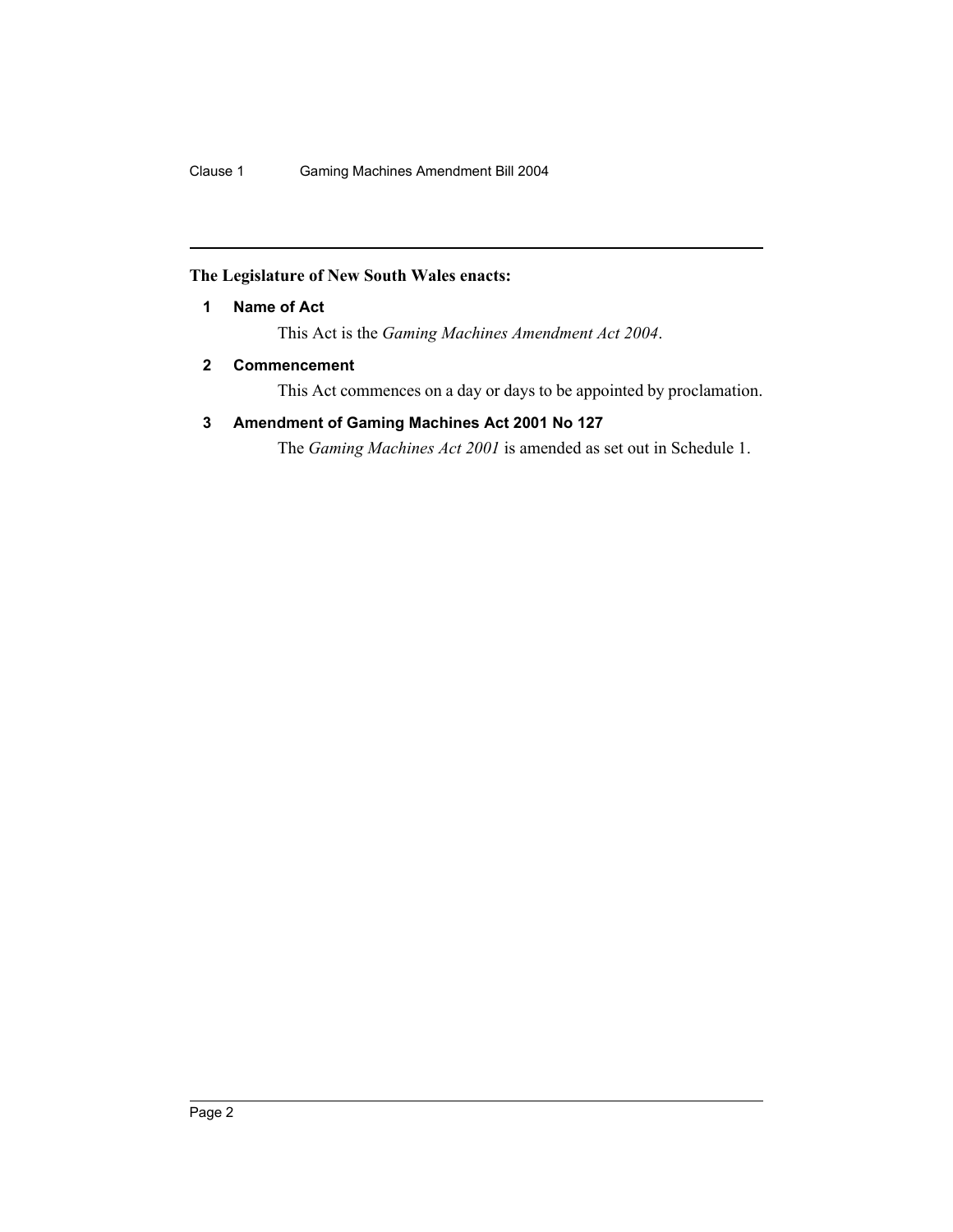Amendments **Amendments** Schedule 1

# **Schedule 1 Amendments**

(Section 3)

# **[1] Section 4 Definitions**

Omit the definitions of *investment licence* and *TAB* from section 4 (1).

### **[2] Sections 73 (Sharing of receipts from gaming machines) and 74 (Granting interests in gaming machines)**

Omit "Subject to Part 11, a hotelier" from sections 73 (1) and 74 (1) wherever occurring.

Insert instead "A hotelier".

# **[3] Section 73 (2)**

Omit the subsection. Insert instead:

(2) This section does not apply in respect of the sharing of receipts arising from the operation of an approved gaming machine that is part of an authorised linked gaming system if the sharing of receipts is pursuant to an agreement, between the holder of the relevant links licence and the hotelier or registered club that operates the approved gaming machine, in relation to the linked gaming system.

# **[4] Section 136 Grant of CMS licence**

Omit section 136 (4) and (5).

# **[5] Section 136 (7)**

Insert "(other than the exclusive CMS licence referred to in section 137)" after "A CMS licence".

# **[6] Section 137**

Omit the section. Insert instead:

# **137 Exclusive CMS licence during exclusive licence period**

- (1) The *exclusive CMS licence* is the CMS licence in force under section 136 immediately before the repeal and re-enactment of this section by the *Gaming Machines Amendment Act 2004*.
- (2) The exclusive CMS licence is the only CMS licence that can be granted under section 136 to be in force during the period up to 1 December 2016 (referred to in this section as the *exclusive licence period*).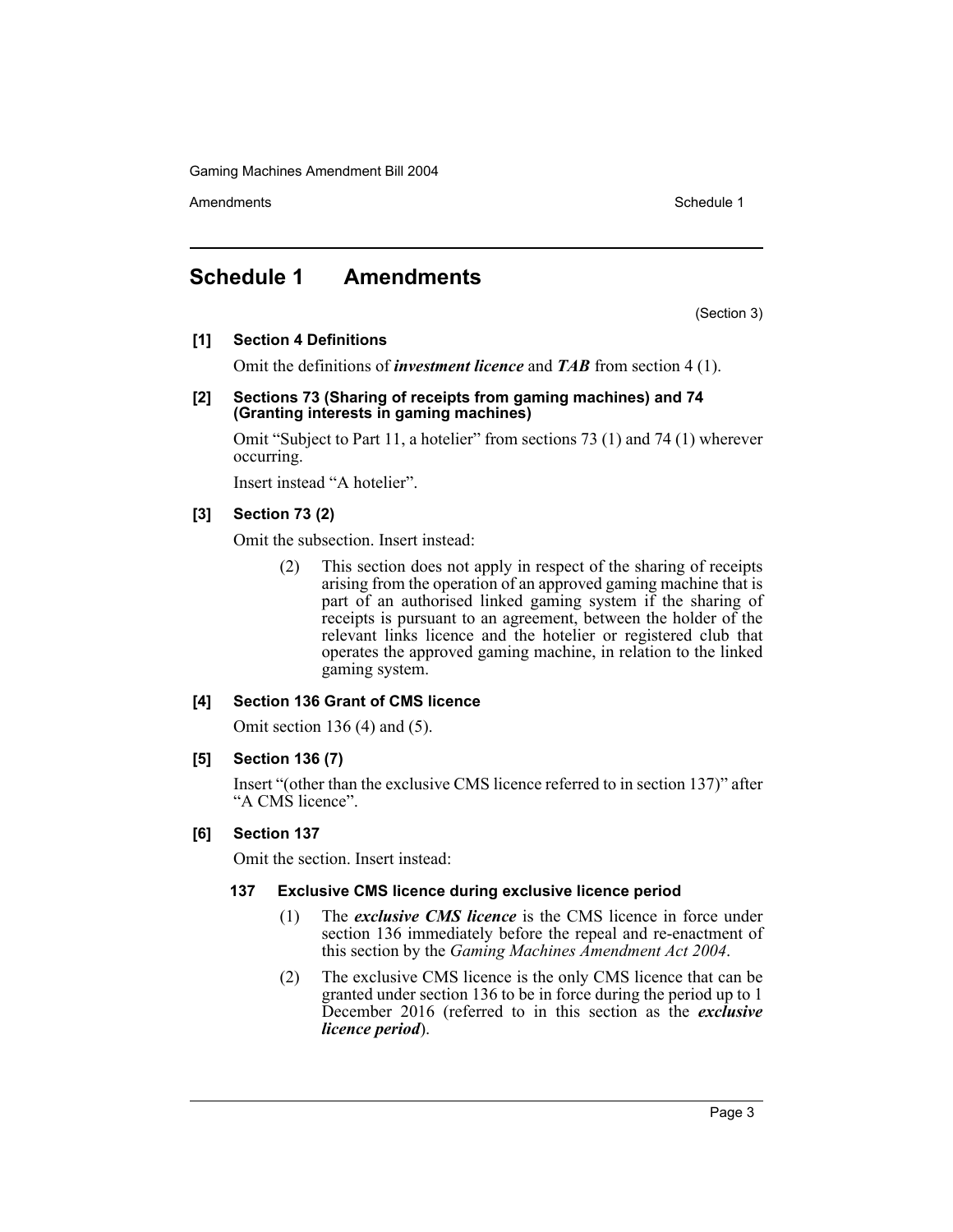Schedule 1 Amendments

- (3) Subsection (2) ceases to apply if the exclusive CMS licence is cancelled or surrendered in accordance with this Act or otherwise ceases to be in force.
- (4) The exclusive CMS licence may be transferred only:
	- (a) with the written consent of the Minister, and
	- (b) subject to such terms and conditions as the Minister may determine and specify in writing.
- (5) Nothing in any other Act prevents the holder for the time being of the exclusive CMS licence from operating a CMS under the authority of that licence, or from carrying out any of its functions as a CMS licensee.
- (6) Nothing in this section is intended to prevent any holder (or former holder) of the exclusive CMS licence or any other person (assuming that they are otherwise qualified) from applying for and being granted a CMS licence in respect of any period after the exclusive licence period.

#### **[7] Section 147**

Omit the section. Insert instead:

#### **147 Exclusive inter-hotel linked gaming system licence during exclusive licence period**

- (1) The *exclusive inter-hotel links licence* is the inter-hotel links licence in force under section 153 immediately before the repeal and re-enactment of this section by the *Gaming Machines Amendment Act 2004*.
- (2) The exclusive inter-hotel links licence is the only inter-hotel links licence that can be granted under section 153 to be in force during the exclusive licence period.
- (3) Subsection (2) ceases to apply if the exclusive inter-hotel links licence is cancelled or surrendered in accordance with this Act or otherwise ceases to be in force.
- (4) The exclusive inter-hotel links licence may be transferred only:
	- (a) with the written consent of the Minister, and
	- (b) subject to such terms and conditions as the Minister may determine and specify in writing.
- (5) Nothing in any other Act prevents the holder for the time being of the exclusive inter-hotel links licence from operating a linked gaming system in a hotel under the authority of that licence, or from carrying out any of its functions as a licensee.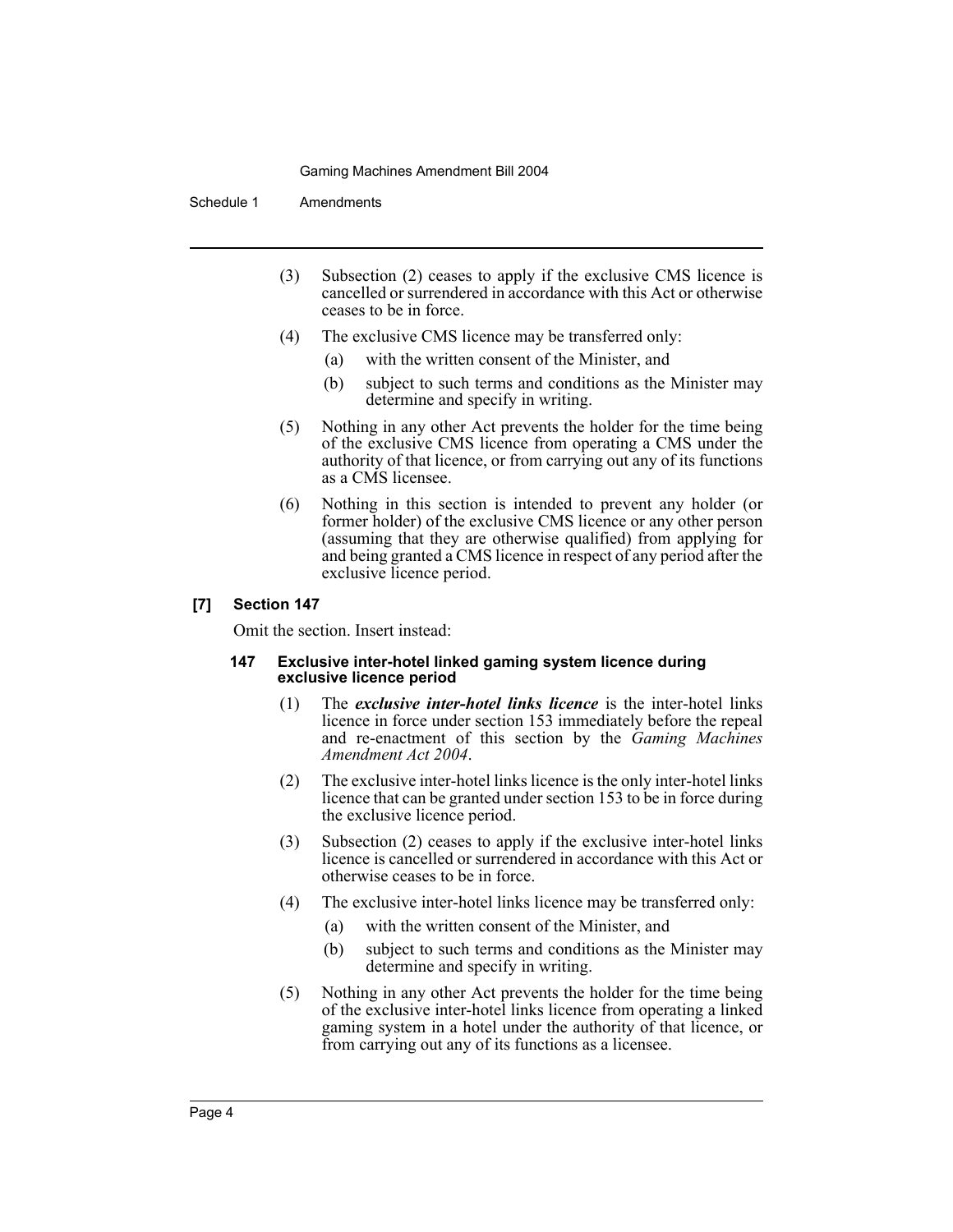Amendments **Amendments** Schedule 1

(6) Nothing in this section is intended to prevent any holder (or former holder) of the exclusive inter-hotel links licence or any other person (assuming that they are otherwise qualified) from applying for and being granted an inter-hotel links licence in respect of any period after the exclusive licence period.

## **[8] Section 152**

Omit the section. Insert instead:

#### **152 Exclusive inter-club linked gaming system licence during exclusive licence period**

- (1) The *exclusive inter-club links licence* is the inter-club links licence in force under section 153 immediately before the repeal and re-enactment of this section by the *Gaming Machines Amendment Act 2004*.
- (2) The exclusive inter-club links licence is the only inter-club links licence that can be granted under section 153 to be in force during the exclusive licence period.
- (3) Subsection (2) ceases to apply if the exclusive inter-club links licence is cancelled or surrendered in accordance with this Act or otherwise ceases to be in force.
- (4) The exclusive inter-club links licence may be transferred only:
	- (a) with the written consent of the Minister, and
	- (b) subject to such terms and conditions as the Minister may determine and specify in writing.
- (5) Nothing in any other Act prevents the holder for the time being of the exclusive inter-club links licence from operating a linked gaming system in a registered club under the authority of that licence, or from carrying out any of its functions as a licensee.
- (6) Nothing in this section is intended to prevent any holder (or former holder) of the exclusive inter-club links licence or any other person (assuming that they are otherwise qualified) from applying for and being granted an inter-club links licence in respect of any period after the exclusive licence period.

# **[9] Section 153 Granting of links licence**

Omit section 153 (3) and (4).

#### **[10] Part 11 Investment licences (sections 159–165)**

Omit the Part.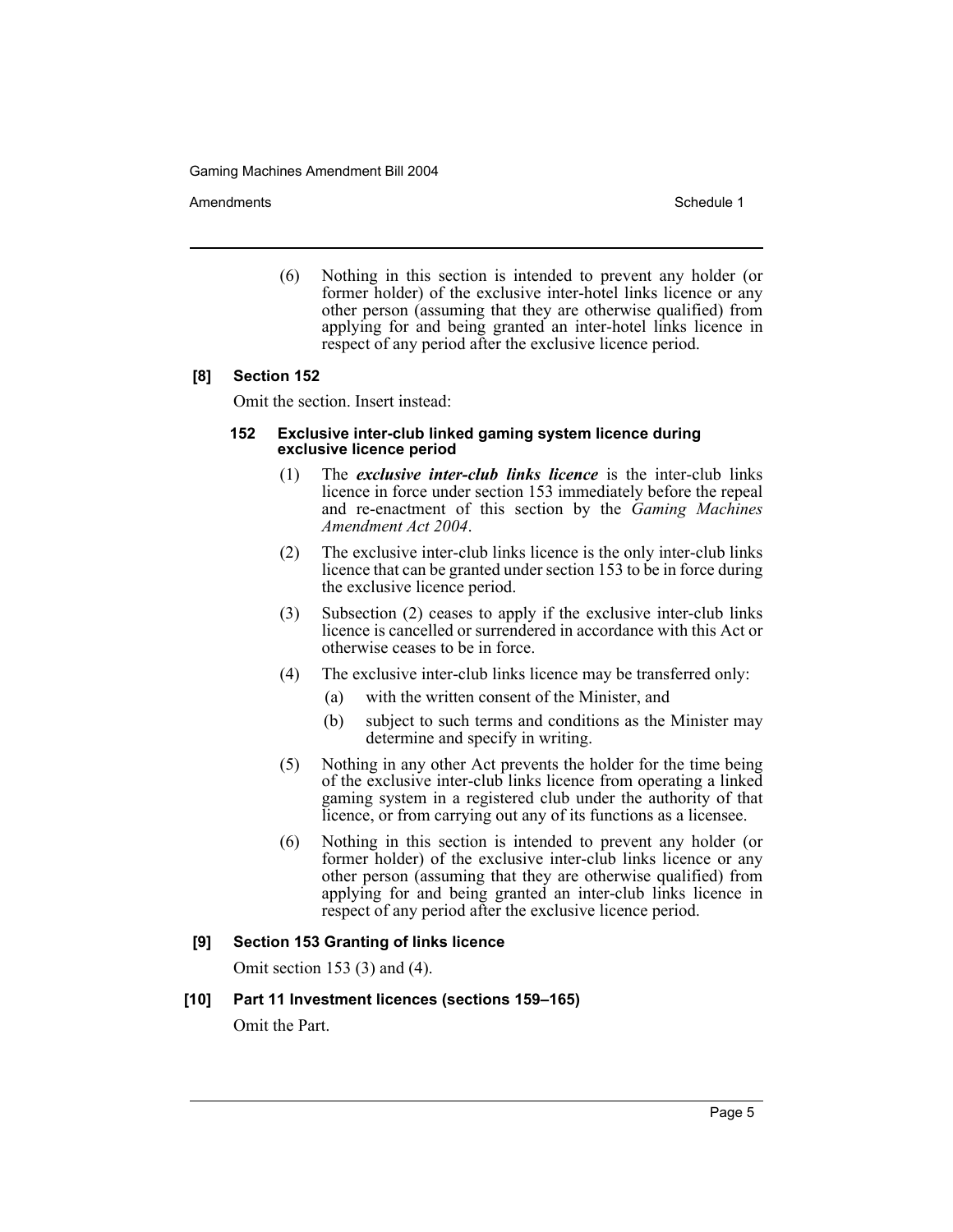Schedule 1 Amendments

## **[11] Part 12, heading**

Omit the heading. Insert instead:

# **Part 12 General provisions relating to CMS and links licences**

# **[12] Section 166 Definitions**

Omit paragraph (c) from the definition of *licence*.

# **[13] Section 169 Trade Practices exemption for exclusive licences**

Omit "Part 9, 10 or 11" from section 169 (1) (a). Insert instead "Part 9 or 10".

## **[14] Section 170 No proprietary right in licences**

Omit section 170 (2). Insert instead:

(2) Despite subsection (1), a licence is capable of being transferred in accordance with section 137 (4),  $14\overline{7}$  (4) or 152 (4), as the case may be.

## **[15] Section 177 Directions to licensees and other relevant persons**

Omit section 177 (1) (c).

# **[16] Section 210 Regulations**

Omit "CMS licences, links licences and investment licences" from section 210  $(2)$  (w).

Insert instead "CMS licences and links licences".

# **[17] Schedule 1 Savings, transitional and other provisions**

Insert at the end of clause 1 (1):

*Gaming Machines Amendment Act 2004*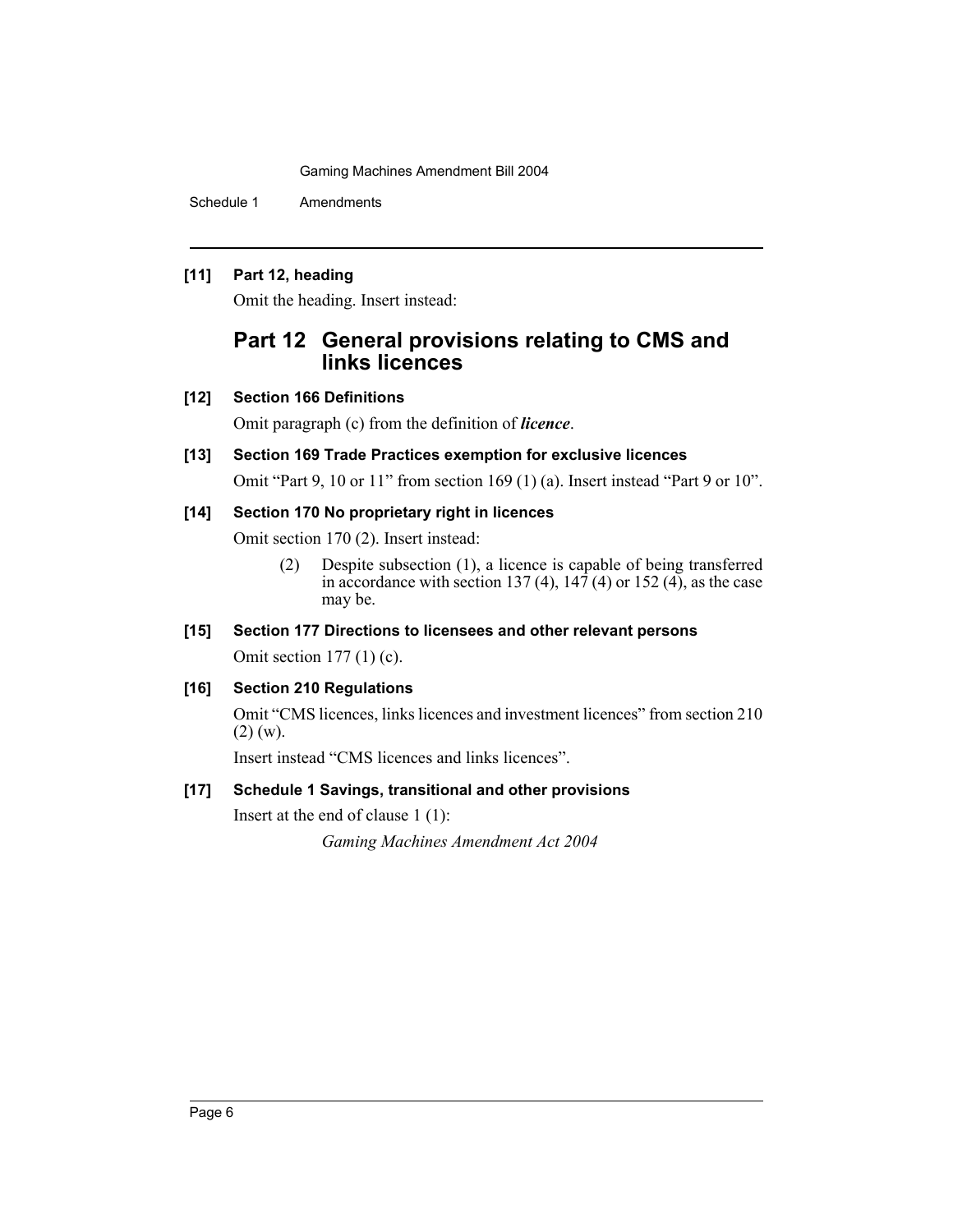Amendments **Schedule 1** and the set of the set of the set of the set of the set of the set of the set of the set of the set of the set of the set of the set of the set of the set of the set of the set of the set of the set

#### **[18] Schedule 1**

Insert at the end of the Schedule, with appropriate Part and clause numbers:

# **Part Provisions consequent on enactment of Gaming Machines Amendment Act 2004**

#### **Definitions**

In this Part:

*amending Act* means the *Gaming Machines Amendment Act 2004*.

*investment licence* means the investment licence granted to TAB and in force under Part 11 immediately before the repeal of that Part by the amending Act.

*TAB* means the company known as TAB Limited established by the *Totalizator Agency Board Privatisation Act 1997*.

#### **Arrangements for collection of certain fees after transfer of licence**

An authorisation in writing, executed by or on behalf of a hotelier or registered club, that is, immediately before any transfer of a CMS licence or links licence in accordance with this Act, effective to permit the holder of that licence (*the current holder*) to appropriate, by automatic debit from the accounts of the hotelier or club at a bank or financial institution, amounts payable:

- (a) as or in respect of the monitoring fee payable under section 134, or
- (b) in connection with the operation of an authorised linked gaming system,

continues to have effect after a transfer of the licence and so has effect as if a reference in the authorisation to the current holder were a reference to the person to whom the licence is transferred.

#### **Arrangements necessary for continued operation of authorised CMS or authorised linked gaming system after transfer of licence**

- (1) The Minister may, by order published in the Gazette, identify such contracts between a holder of a CMS licence or a links licence and other parties as are, in the Minister's opinion, necessary for the continued operation of the authorised CMS or authorised linked gaming system to which the licence relates.
- (2) The publication of such an order operates to require the other parties to the contracts to give any consents that are necessary to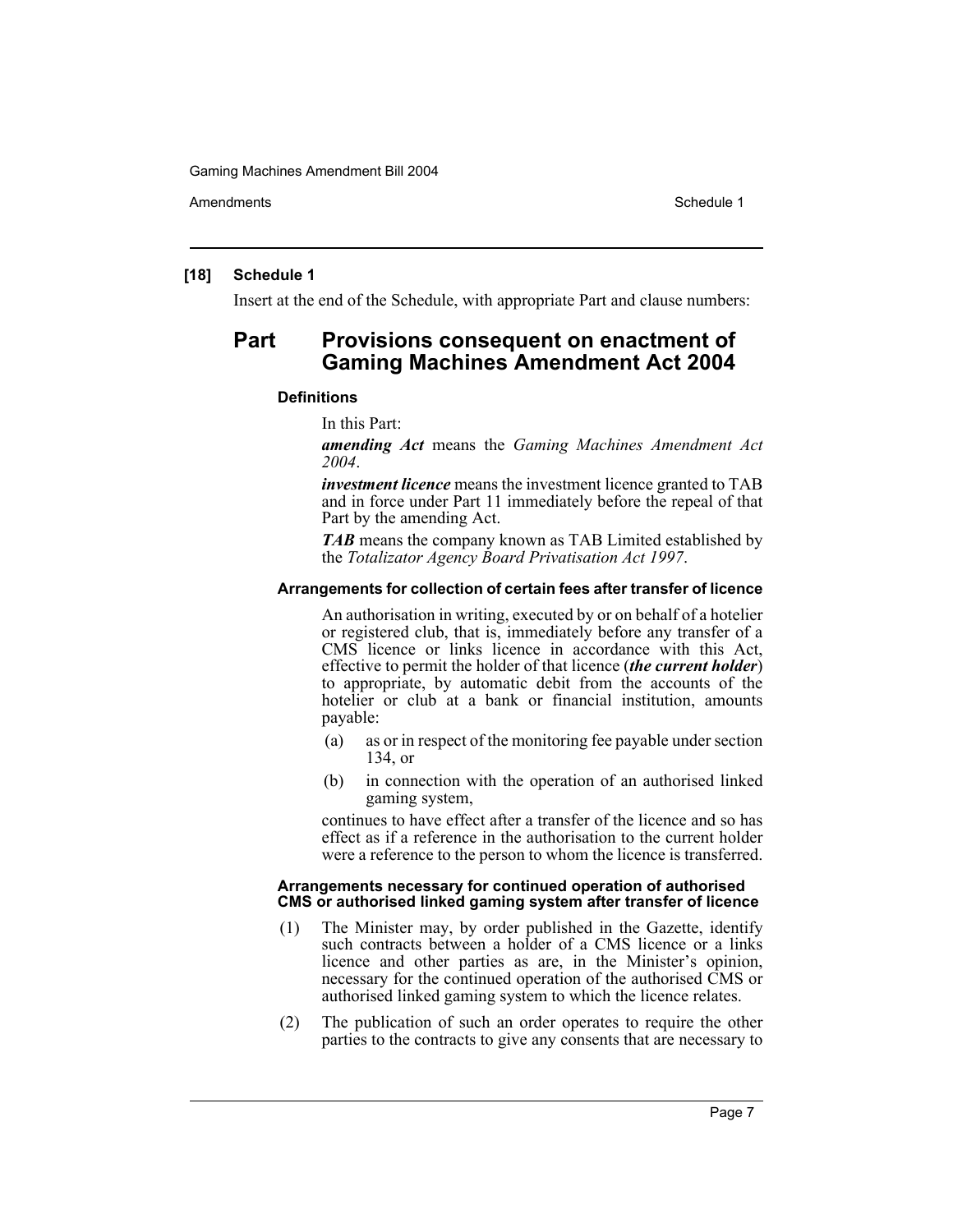Schedule 1 Amendments

permit the assignment or novation of such contracts by the holder of the CMS licence or links licence concerned to the person to whom the licence is transferred in accordance with this Act.

- (3) The consents may be given either unconditionally or subject to such conditions as the Minister considers reasonable.
- (4) However, if a consent required to be given under this clause is not given within 60 days after it has been duly sought, the consent is taken to have been given unconditionally.
- (5) Neither the transfer under this Act of a CMS licence or a links licence nor the operation of this clause is to be regarded:
	- (a) as a breach of contract or confidence or otherwise as a civil wrong, or
	- (b) as a breach of any contractual provision prohibiting, restricting or regulating the assignment or transfer of assets, rights or liabilities, or
	- (c) as giving rise to any remedy by a party to an instrument, or as causing or permitting the termination of any instrument, because of a change in the beneficial or legal ownership of any asset, right or liability, or
	- (d) as an event of default under any contract or other instrument.

#### **Cancellation of investment licence**

The investment licence is taken to be cancelled on the repeal of Part 11.

#### **Preservation of certain arrangements under investment licence**

- (1) Any contract or other arrangement between TAB and a hotelier entered into pursuant to the investment licence and in force immediately before the cancellation of that licence may be completed despite that cancellation and despite the other provisions of this Act.
- (2) However:
	- (a) the contract or arrangement may not be varied so as to extend its term, and
	- (b) no further contract or arrangement of the same kind may be entered into pursuant to the contract or arrangement, and